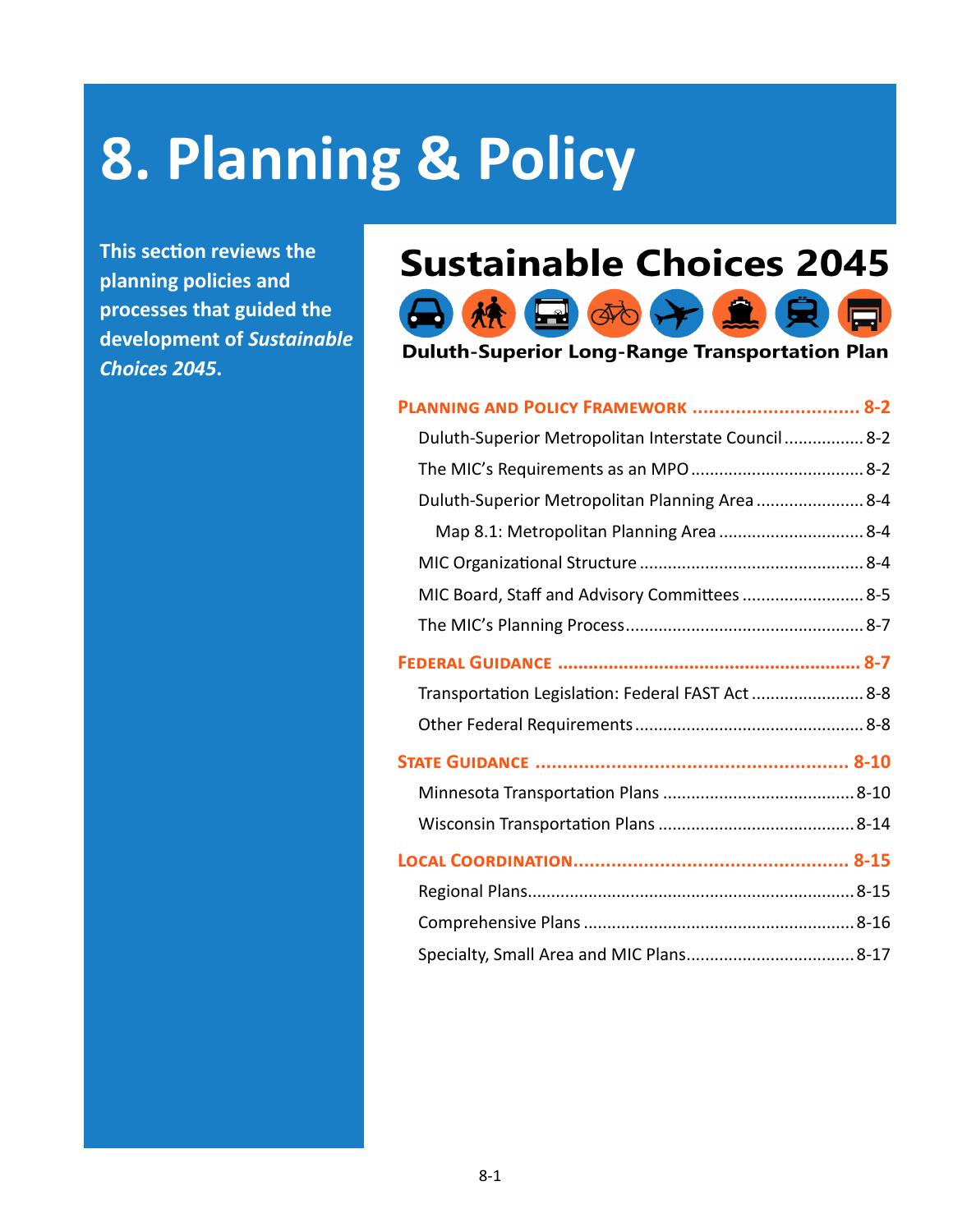#### <span id="page-1-0"></span>**Planning and Policy Framework**

Many policy elements form the planning framework for *Sustainable Choices 2045*. These include the federally-mandated role of Metropolitan Planning Organizations (MPOs) in combination with other national, state and regional planning directives, as well as the MIC's established public participation and planning processes.

#### **Duluth-Superior Metropolitan Interstate Council**

As the designated MPO for the [urbanized](https://www.fhwa.dot.gov/planning/census_issues/archives/metropolitan_planning/faqa2cdt.cfm) area that includes both Superior, [Wisconsin](http://www.ci.superior.wi.us/) and Duluth, [Minnesota,](http://www.duluthmn.gov/) the MIC works to coordinate and harmonize the activities of federal, state and local agencies in both states.

#### **The MIC's Requirements as an MPO**

MPOs are federally mandated to conduct a continuing, cooperative and comprehensive (3-C) planning process as a condition for spending federal highway or transit funds in every urbanized area with a population of 50,000 or more.

The MIC's principal role is to establish a fair and impartial setting for effective regional decision making for shared transportation goals and facilities. The core functions of every MPO, including the MIC, are to:

#### **Maintain a Long Range Transportation Plan (LRTP)**

The LRTP sets forth a vision for the area's transportation system with a planning horizon of twenty-five years. It includes strategies to accomplish these goals as well as prioritized projects with short-, mid- and long-term timeframes. It must also include a financial plan that demonstrates how these projects can be implemented using the resources that are reasonably expected to be available over the life of the plan.

#### **Develop a Transportation Improvement Program (TIP)**

The [TIP](https://dsmic.org/transportation-improvement-program/) is a short-range (four-year) program of the area's transportation improvements and must include all regionally significant projects receiving federal funding. The TIP is a mechanism for allocating limited financial resources among the capital and operating needs of the area, based on the transportation priorities, goals and projects identified in the LRTP.

#### **Metropolitan Planning Organizations (MPOs)**

**MPOs** are federally mandated to conduct transportation planning in urbanized population areas of 50,000 or more.

**MPOs** are comprised of a Policy Board of local elected officials and citizens, professional planning staff and technical advisory committees.

**MPOs** are funded by a combination of federal transportation funds and state and local matching funds.

**MPOs** are required to involve local stakeholders and citizens.

**MPOs** encourage a multi-modal approach to transportation planning and infrastructure investments.

**MPOs** ensure that expenditures of federal funds for transportation projects and programs are based on a 3-C (continuing, comprehensive and cooperative) planning process.

**MPOs** complement and supplement local government activities but are not in themselves units of government —they have no authority to levy taxes or implement recommendations.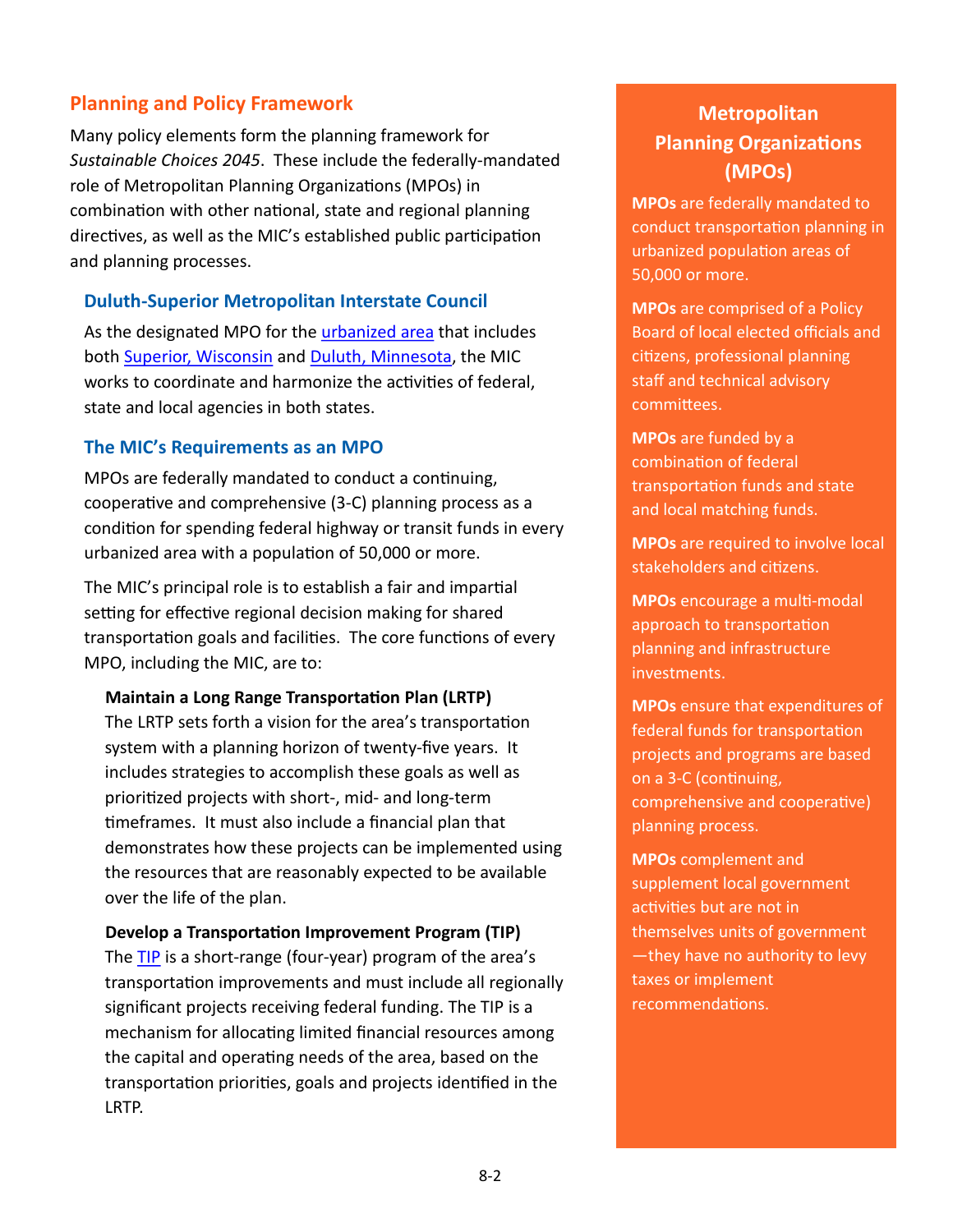Within the Duluth-Superior Metropolitan Planning Area, certain local public agencies and cities or towns over 5,000 are eligible to apply for federal TIP funds. These include the Minnesota and Wisconsin Departments of Transportation (MnDOT, WisDOT), St. Louis and Douglas counties, the cities of Duluth, Hermantown, and Superior, the Duluth Seaway Port Authority, and the Duluth Transit Authority.

The MIC maintains two separate TIPs for the urbanized areas of Duluth, MN and Superior, WI, based on the differing state processes and timelines.

#### **Implement a Unified Planning Work Program (UPWP)**

The [UPWP](https://dsmic.org/planning/work-program-budget/) spells out the MIC's transportation planning activities as well as administrative activities, budgets and funding sources for each project for a two-year period.

#### **Facilitate Public Involvement**

Public involvement means that stakeholders are involved in our area's transportation planning and decision-making processes.

"Stakeholders" are individuals or entities that could be significantly affected by the plan recommendations or could significantly influence implementation. Stakeholders include (but are not limited to): the general public, low income, people with disabilities, neighborhood representatives, local transportation providers, local businesses and associations, special transportation interests such as airport and port authorities, freight shippers, advocacy groups for or users of alternate modes such and transit or bicycling, local officials and jurisdictional representatives, and federal and state transportation agencies.

Public involvement is a two-way process. It gives the community an opportunity to provide input and also serves as a mechanism to provide information and answer questions. This exchange leads to better decisions and gives the public a sense of ownership of the resulting plans and recommendations.

The MIC worked to secure participation from stakeholders throughout the development of *Sustainable Choices 2045*. The public involvement process for this Plan is discussed in detail in Chapter 7 and an overall guide to public involvement activities is outlined in the MIC's [Public](https://dsmic.org/study/public-involvement-plan-2018/)

#### **Duluth-Superior Metropolitan Interstate Council (MIC)**

#### **Mission:**

*Guiding the future of transportation and planning for the Twin Ports Area*

**The MIC** is the designated MPO for the Duluth-Superior metropolitan urbanized planning area.

**The MIC** is one of eight MPOs in the State of Minnesota, one of fourteen MPOs in the State of Wisconsin, and one of approximately 400 Metropolitan Planning Organizations across the country. **The MIC** provides guidance and leadership on transportation and land use planning issues in the Duluth-Superior metropolitan planning area.

**The MIC** works to focus the area's limited transportation funding on projects that yield the greatest benefit and integrate with the existing transportation system.

**The MIC** conducts studies, develops plans, models the transportation system, and programs projects for federal funding in the metropolitan area.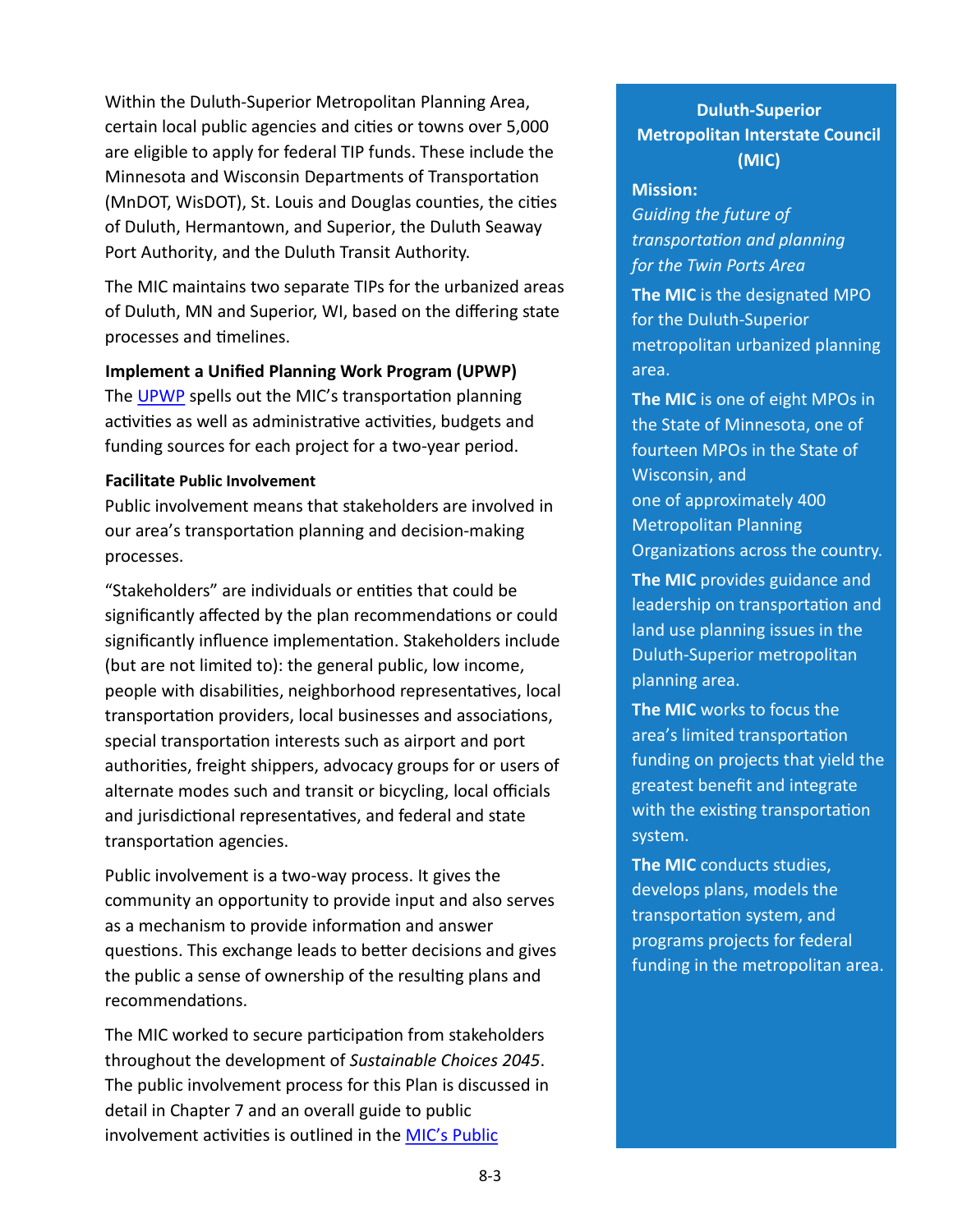[Involvement](https://dsmic.org/study/public-involvement-plan-2018/) Plan, last updated October 2013.

#### **Duluth-Superior Metropolitan Planning Area**

The population of the Duluth-Superior area has remained relatively flat for many years: 145,166 in 2000, 147,628 in 2010, and 147,541 in 2015, and is projected to grow only to 152,587 by 2045 (see Figures 4.8, 4.9, and Table 3 of Appendix E).

The MIC's planning jurisdiction encompasses 641 square miles within St. Louis and Douglas counties in Minnesota and Wisconsin, respectively (see Map 8.1). It extends from the census-defined Duluth-Superior Urbanized Area out to the first ring of non-urbanized townships. This includes:

### **Minnesota/St. Louis County** [City of Duluth](http://www.duluthmn.gov/) [City of Hermantown](http://www.hermantownmn.com/) [City of Proctor](http://www.proctormn.gov/) [City of Rice Lake](https://www.ricelakecitymn.com/) Canosia [Township](http://www.canosiatownship.org/) Duluth [Township](http://www.duluthtownship.org/) [Grand Lake](http://www.grandlaketownship.org/) Township [Lakewood](http://www.lakewoodmn.org/) Township Midway [Township](http://www.midwaytwpmn.govoffice2.com/) Solway [Township](https://www.solwaytownship-mn.gov/) [St. Louis County](https://www.stlouiscountymn.gov/)

- **Wisconsin/Douglas County** [City of Superior](http://www.ci.superior.wi.us) [Douglas County](http://www.douglascountywi.org/) [Town of Lakeside](http://townoflakeside.com/) [Town of Parkland](http://www.douglascountywi.org/index.aspx?NID=519)
- [Town of Superior](http://www.townofsuperior.net/)

[Village of Oliver](http://www.douglascountywi.org/index.aspx?NID=530)

[Village of Superior](http://villageofsuperior.org/)

#### **Map 8.1**



#### **MIC Organizational Structure**

The organizational arrangements of MPOs vary throughout the country —some are free-standing entities, some are set up as a

MINNESOTA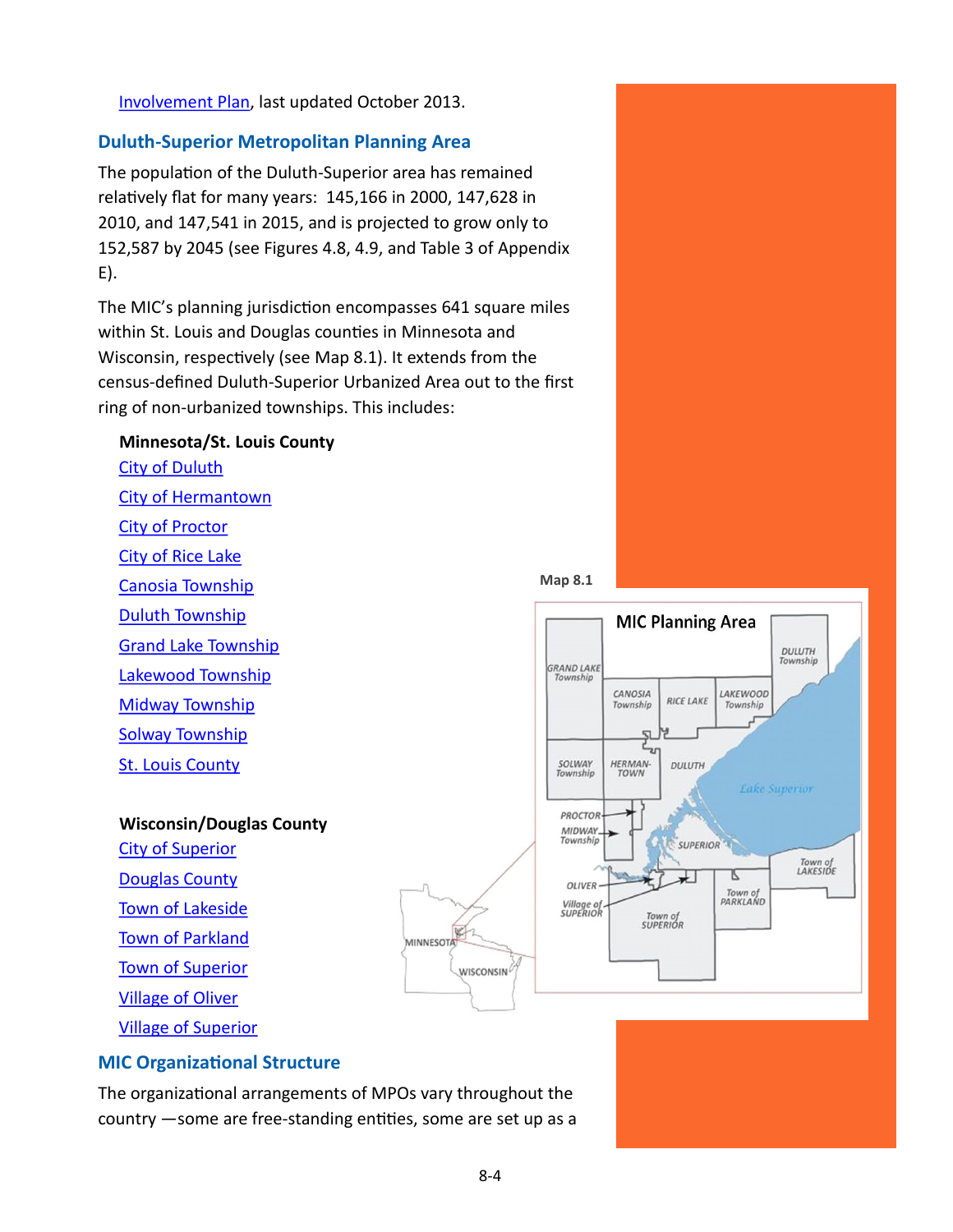division within city or county offices, while others, like the MIC, are housed within regional planning and development organizations.

#### **ARDC, NWRPC and the MIC**

The MIC was formed in 1975 under a joint agreement between the Arrowhead Regional [Development](https://ardc.org/) Commission (ARDC) in Duluth, Minnesota and the [Northwest](http://www.nwrpc.com/) Regional Planning [Commission](http://www.nwrpc.com/) (NWRPC) in Spooner, Wisconsin and is housed as a division of ARDC (Figure 8.1).

#### **MIC Board, Staff and Advisory Committees**

The MIC includes a top-level policy board, specialized advisory committees and professional planning staff.



**Figure 8.1 Organizational Structure of ARDC, NWRPC and the MIC**

#### **MIC Policy Board**

The MIC Policy [Board](https://dsmic.org/board-committees/policy-board/) is comprised of 18 elected officials and appointed citizen representatives (nine from Minnesota and nine from Wisconsin) who represent all local units of government within the planning area (Figure 8.2). The Policy Board considers and determines key MPO actions as well as the policies and recommen-dations in its plans and studies. It is also responsible for prioritizing projects for inclusion in the four-year Transportation Improvement Programs of federally -funded projects in Duluth and Superior.

#### **MIC Planning Staff**

The MIC's [professional](https://dsmic.org/about/staff/) planning staff conducts ongoing planning and administrative activities, including research, data collection and analysis, mapping, facilitating public input and feedback, consulting with area jurisdictions and

#### **Regional Development Commissions and Regional Planning Commissions**

#### **Regional Development**

**Commissions** (RDCs) in Minnesota and **Regional Planning Commissions** (RPCs) in Wisconsin are multi-county planning and development districts that, like MPOs, encourage cooperation between local, state, and federal agencies, elected officials, the private sector, and citizens.

Each is governed by a policy board consisting of elected officials from each jurisdiction within the region.

#### **Arrowhead Regional**

**Development Commission (ARDC),** the first of nine multicounty regional development organizations in Minnesota, was established in 1969 based on the state Regional Development Act (1969). ARDC serves 7 counties, 180 townships, 70 cities, and 3 reservations in northeast Minnesota.

**Northwest Regional Planning Commission (NWRPC)** was created in 1959 by local units of government of northwest Wisconsin. It is the oldest planning commission in Wisconsin and one of the first multi-county planning commissions in the nation. The NWRPC is a cooperative venture of 10 counties and 5 tribal nations in the northwest corner of the state.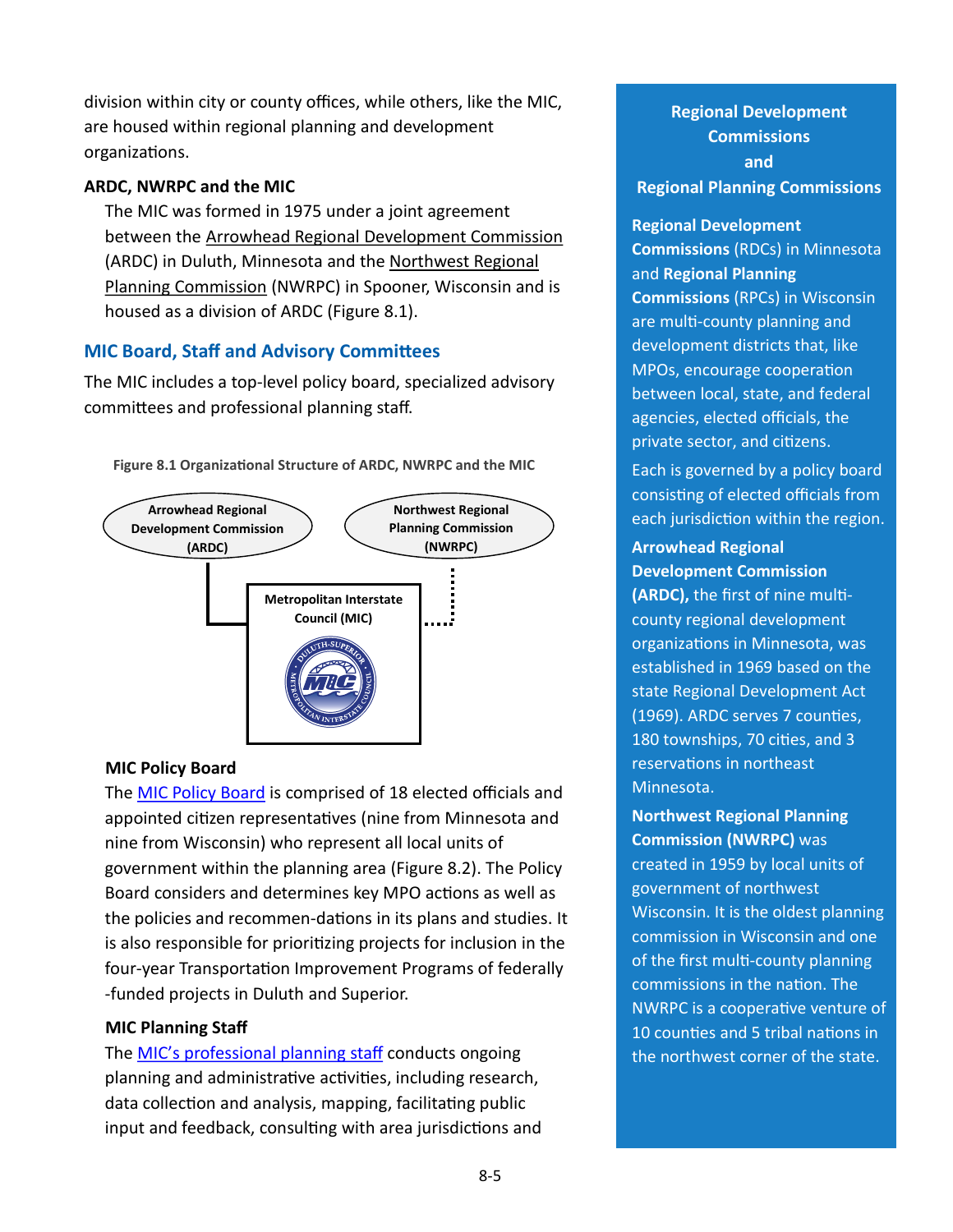**Figure 8.2 Jurisdictional Representation on the MIC Policy Board**

| Minnesota (9 representatives)                                                                                               | <b>Wisconsin (9 representatives)</b>                                                                     |
|-----------------------------------------------------------------------------------------------------------------------------|----------------------------------------------------------------------------------------------------------|
| 4 City of Duluth<br>(2 city councilors, 1 Duluth Transit<br>Authority Board member, 1 citizen)                              | 4 City of Superior<br>(1 citizen, 3 city councilors)                                                     |
| 1 City of Hermantown<br>(elected official)                                                                                  | 5 Douglas County<br>(4 county board supervisors, 1)<br>suburban township elected<br>official or citizen) |
| 1 City of Proctor<br>(elected official)                                                                                     |                                                                                                          |
| 3 St. Louis County<br>(1 county board member, 1 suburban<br>township elected official and 1 subur-<br>ban township citizen) |                                                                                                          |

bringing plans and recommendations forward to the Policy Board for final approvals. Staff members include a director, administrative assistant, Geographic Information Systems (GIS) specialist and three transportation planners.

#### **Advisory Committees to the MIC**

Three formal advisory committees advise the Policy Board on technical matters and interact with the MIC's professional staff for consultation, analysis and other project work (Figure 8.3). All three committees meet regularly to consider, discuss and forward recommendations for Policy Board consideration.

#### **Transportation Advisory Committee (TAC)**

The [Transportation](https://dsmic.org/board-committees/tac/) Advisory Committee, or TAC, is comprised of staff-level officials, planners and engineers from local jurisdictions and state and federal agencies. It also includes





**The MIC Policy Board provides cooperative leadership to meet the following objectives:**

**To address major transportation issues** and solve problems that affect multiple jurisdictions or agencies within the Duluth-Superior metropolitan area.

#### **To develop detailed**

**transportation information** that will encourage decisions to enhance livability and optimize the movement of people and goods throughout the metro area.

**To improve the comprehensive transportation network** so that it is safe and fully integrated.

**To gain the maximum benefit** from each public transportation investment.

**To establish an effective areawide transportation planning process** that is inclusive and responsive to the needs and interests of the area's residents, interest groups, units of government and affected agencies.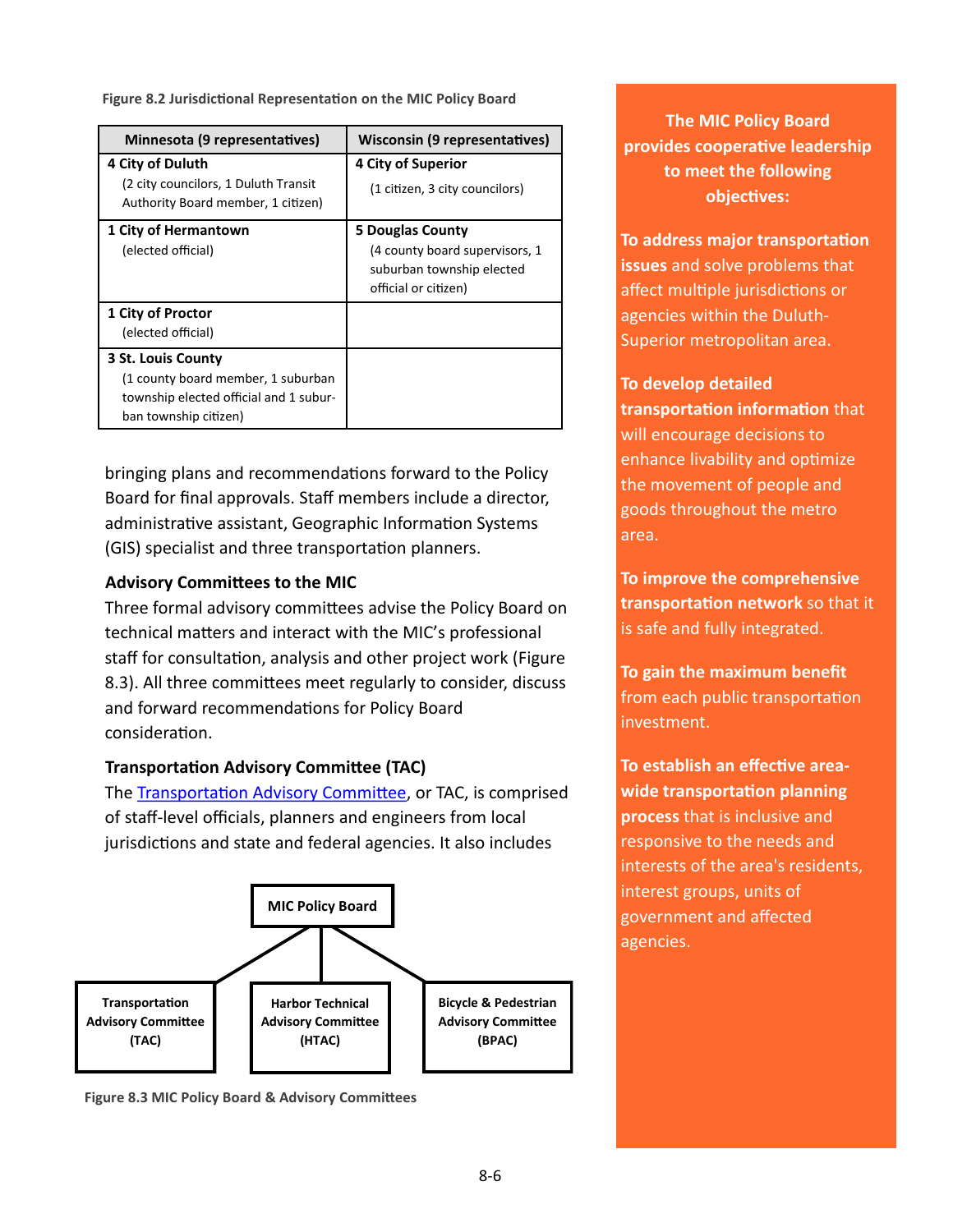modal representatives (bike/pedestrian, transit, port and airport).

#### **Harbor Technical Advisory Committee (HTAC)**

The Harbor Technical Advisory [Committee,](https://dsmic.org/board-committees/htac/) or HTAC, provides guidance on decisions affecting the Duluth-Superior harbor. It also serves as an interstate forum for the development of recommendations relevant to the private, local, state and federal stakeholders who are directly involved with or impacted by their planning, programming and implementation.

#### **Bicycle and Pedestrian Advisory Committee (BPAC)**

The Bicycle and Pedestrian Advisory [Committee,](https://dsmic.org/board-committees/bpac/) or BPAC, was formed in early 2010 to provide citizen input into the planning and implementation of bicycle and pedestrian infrastructure and to assist with data collection and developing recommendations for a variety of MIC projects including an area bike map and events such as the annual Bike to Work Day.

#### **The MIC's Planning Process**

Transportation planning is a cooperative process designed to foster involvement by all relevant stakeholders. Federal, state and local guidelines are integrated into a planning process utilized by the MIC for all its planning projects, including *Sustainable Choices 2045*.

The MIC's transportation planning process is not a "one size fits all" approach but rather recognizes that different projects call for customized approaches and may vary in the types and frequencies of stakeholder participation.

All of the MIC's planning activities (LRTP, TIPs and short-range plans and studies) offer several opportunities for at key decision points during the planning process, as specified in the MIC's [Public Involvement Plan.](https://dsmic.org/wp-content/uploads/2018/01/MIC-Public-Involvement-Plan-2018-Update-FINAL.pdf)

#### **Federal Guidance**

MPOs are charged with providing regional-level coordination and planning for transportation investments in a continuing, cooperative, and comprehensive manner (the 3-C planning process). *Sustainable Choices 2045* incorporates the most

#### **Harbor Technical Advisory Committee**

The HTAC's voting members include a broad range of area stakeholders:

#### **City/County/Regional** City of Duluth City of Superior St. Louis County Douglas County MIC NWRPC Western Lake Superior Sanitary **District** Duluth Seaway Port Authority **State/Federal** MnDNR WisDNR MnDOT WisDOT MN Pollution Control Agency MN Sea Grant Program WI Sea Grant Program USDA-Natural Resources **Conservation**  Service US Army Corps of Engineers US Coast Guard US Fish & Wildlife Service **Industry and Environmental/Citizen** Coal sector General Bulk sector General Cargo sector Grain sector Harbor Engineering sector Harbor Services sector Iron Ore sector Pilots/Vessel Operations sector Recreation sector Save Lake Superior Association St. Louis River Alliance Isaak Walton League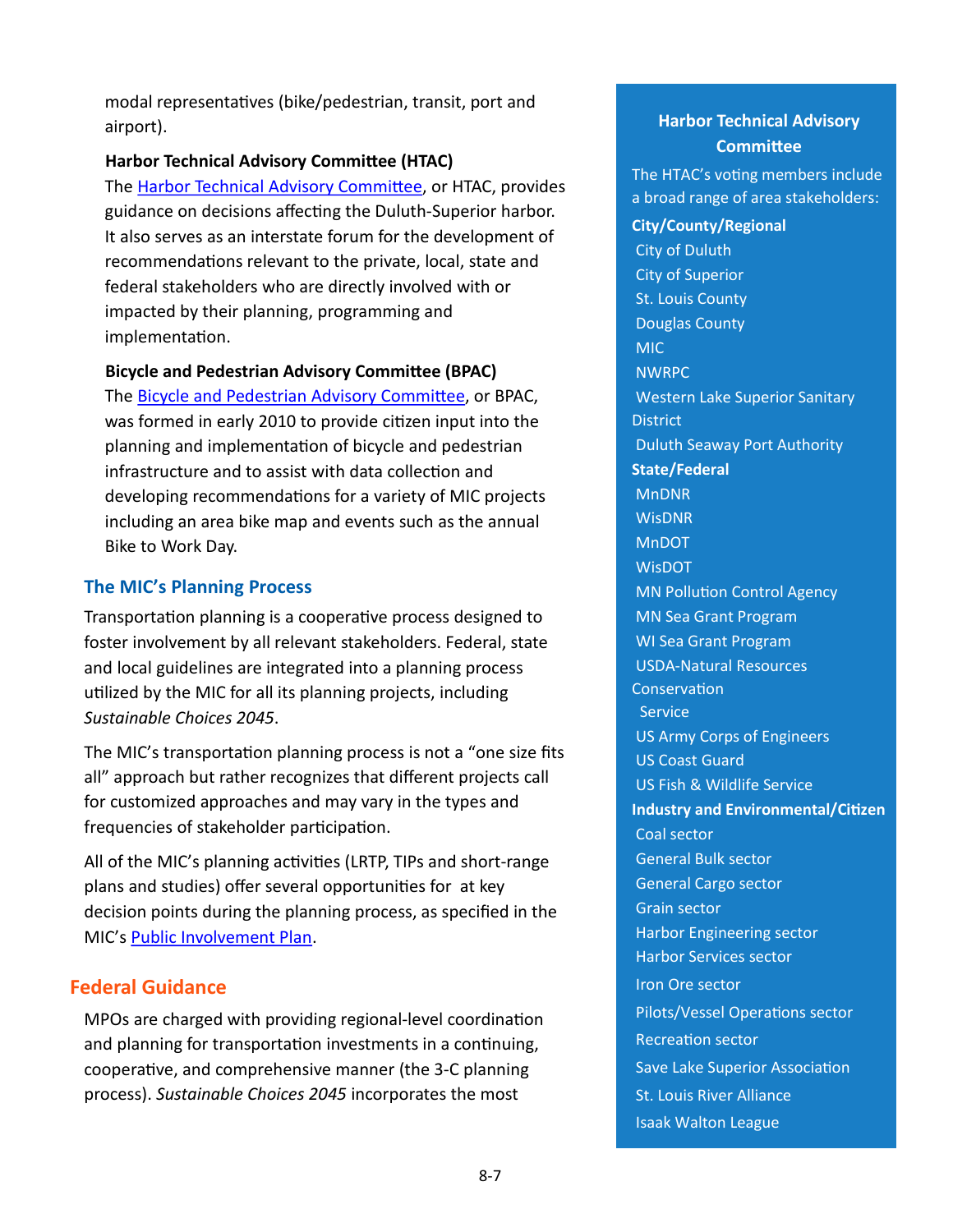recent federal-legislative mandates.

The following regulations identify additional federal requirements that impact the MIC's planning and programming activities:

#### **Transportation Legislation: Federal FAST Act**

The [Fixing America's Surface Transportation \(FAST\) Act](https://www.fhwa.dot.gov/fastact/) is a funding and authorization bill to govern United States federal surface transportation spending. It was passed by Congress in 2015.

In the FAST Act, the metropolitan and statewide transportation planning processes established in prior transportation authorizations are continued and enhanced to incorporate performance goals, measures and targets into the process of identifying needed transportation improvements and project selection. Public involvement remains a hallmark of the planning process.

Requirements for a long-range plan and a short-term Transportation Improvement Plan (TIP) continue. The (long range) Metropolitan Transportation Plan must describe the performance measures and targets used in assessing system performance and progress in funds and focused greater attention in certain areas critical to transportation agencies, such as connectivity, freight, asset management, and performance measurement.

#### **Federal Planning Factors**

The federally-required planning factors of 23 CFR 450.306(b) are addressed in detail, along with a discussion of how they are addressed in this plan, in Appendix A.

#### **Other Federal Requirements**

The following regulations identify additional federal requirements that impact the MIC's planning and programming activities:

#### **Title VI of the Civil Rights Act of 1964**

Title VI of the Civil [Rights](http://www.fhwa.dot.gov/environment/title_vi.htm) Act ensures that no person shall, on the grounds of race, color or national origin, be excluded from participation in, be denied benefits of, or be otherwise subjected to discrimination under any program receiving

#### **Federal Legislation and the Role of MPOs**

The MPO role in transportation planning has become more robust as national transportation policy has evolved through a series of federal legislative initiatives:

- **2015** Fixing America's Surface Transportation (FAST) Act
- **2012** Moving Ahead for Progress in the 21st Century (MAP-21)
- **2005** Safe, Accountable, Flexible, Efficient Transportation Equity Act: A Legacy for Users (SAFETEA-LU)
- **1998** Transportation Equity Act for the 21st Century (TEA-21)
- **1991** Intermodal Surface Transportation Efficiency Act (ISTEA)
- **1962** Federal-Aid Highway Act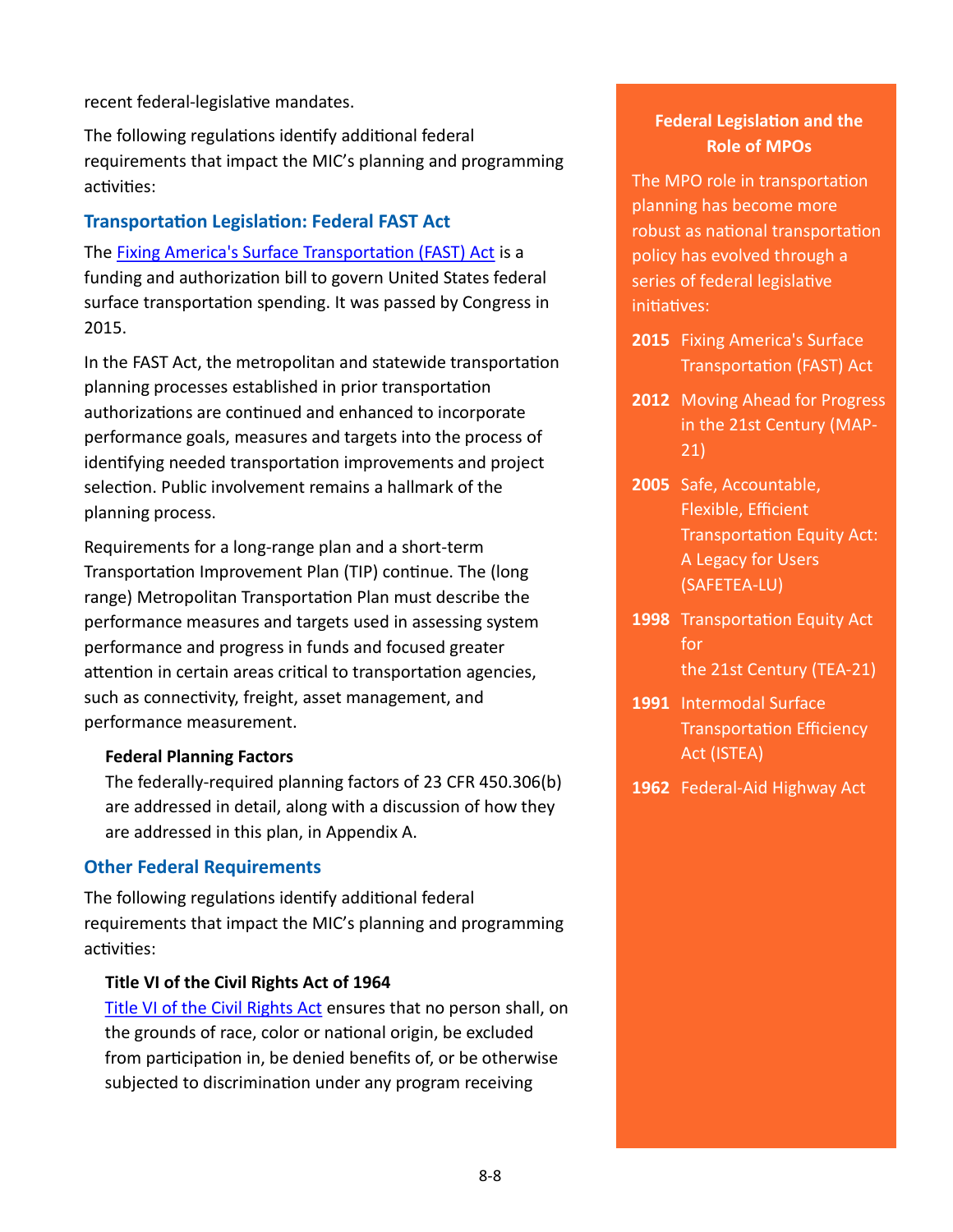<span id="page-8-0"></span>federal assistance from the United States Department of Transportation.

#### **National Environmental Policy Act (NEPA) of 1969**

The National [Environmental](https://www.epa.gov/laws-regulations/summary-national-environmental-policy-act) Policy Act (NEPA) requires all Federal agencies to systematically assess the environmental impacts of their proposed actions and consider alternative ways of accomplishing their missions that are less damaging to the environment. To ensure the public's interests are protected, proposed actions involving Federal resources may not take place until all NEPA and agency requirements for environmental analysis are met.

#### **Americans with Disabilities Act (ADA) of 1990 and ADA Amendments Act of 2008**

The Americans with [Disabilities](https://www.ada.gov/2010_regs.htm) Act (ADA) requires that disabled populations must be assured access to employment, public services, and private facilities through improved transportation services. The MIC will identify actions necessary to ensure that the local transportation planning process involves the entire community, particularly those with disabilities, in the development and improvement of public transportation facilities and services. The local process must also ensure that physical locations for such activities, as well as the information presented, shall be accessible to persons with disabilities.

#### **Clean Air Act Amendments (CAAA) of 1990**

The Clean Air Act [Amendments](http://www.epa.gov/air/caa/) require greater integration of transportation and air quality planning, and assign a greater responsibility to transportation plans and programs for reducing mobile source emissions. They allowed the Environmental Protection Agency (EPA) to establish National Ambient Air Quality Standards (NAAQS) for various pollutants. NAAQS standards have been developed for carbon monoxide, nitrogen dioxide, ozone, lead, particulate matter, and sulfur dioxide.

#### **Environmental Justice Executive Order (12898) 1994**

[Environmental](https://www.epa.gov/environmentaljustice) Justice is the public policy goal of ensuring that low-income or minority populations do not bear "disproportionately high and adverse human health or environmental effects of its programs, policies, and activities." Adverse human health effects include air and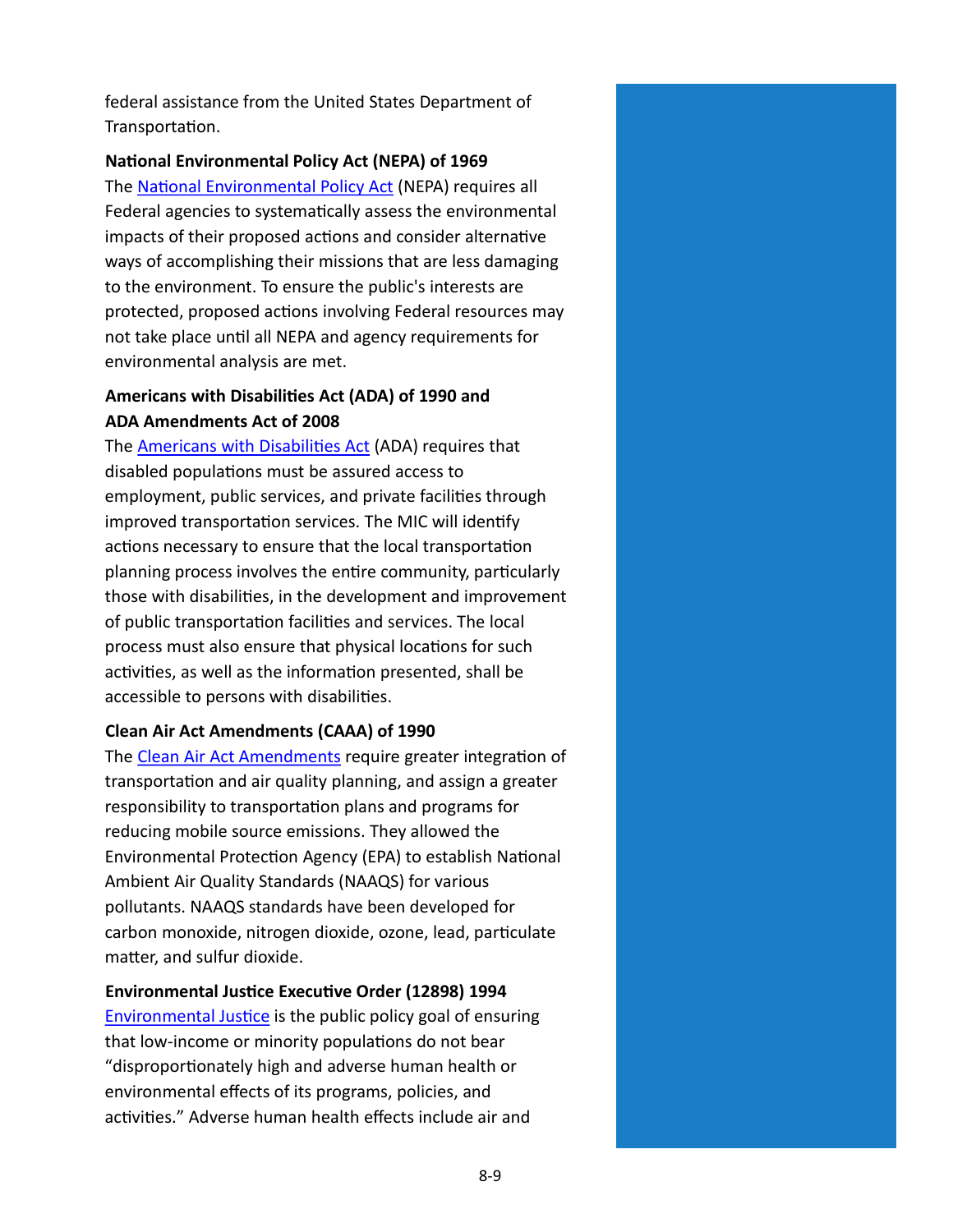noise pollution, divided neighborhoods, loss of access to opportunities and jobs, property value changes, safety, and aesthetics.

#### **Federal Transit Act (FTA) of 1997**

The [Federal](https://www.transit.dot.gov/FAST) Transit Act requires any urban area with a population of 50,000 or greater to undertake a process to develop transportation plans and programs based upon transportation needs. Additionally, these plans and programs will consider transit elements in comprehensive long range land use plans, development objectives, and social, economic, environmental and energy conservation goals.

#### **State Guidance**

Both Minnesota and Wisconsin statewide plans were also used as framework for developing goals and objectives for this plan. Key state plans are summarized below.

#### **Minnesota Transportation Plans**

#### **Minnesota GO / 50-Year Vision for Transportation**

In 2012, MnDOT completed the Minnesota GO visioning [process](http://www.dot.state.mn.us/minnesotago/vision.html) to better align the transportation system with what Minnesotans expect for their quality of life, economy and natural environment.

The Minnesota GO vision and guiding principles are intended to be used by all agencies responsible for transportation planning, construction and delivery in Minnesota, including within the MIC planning area, to inform their investment and service decisions by:

- **Leveraging public investments to achieve multiple purposes:** The transportation system should support other public purposes such as environmental stewardship, economic competitiveness, public health and energy independence.
- **Ensuring accessibility:** The transportation system must be accessible and safe for users of all abilities and incomes. The system must provide access to key resources and amenities throughout communities.
- **Building to a maintainable scale:** Consider and minimize long-term obligations–don't overbuild. The scale of the system should reflect and respect the surrounding

#### **MnDOT's Complete Streets Policy**

[Complete streets](https://www.dot.state.mn.us/planning/completestreets/) is an approach to road planning and design that considers and balances the needs of all transportation users. It's about the basics: improving the transportation system's safety and functionality for all users. Its main premise is nothing more than for people to get around safely and efficiently from point A to point B, using whatever mode of travel they choose.

The complete streets approach helps to maximize the use of public roadways and right-of-way to provide a comprehensive and connected multimodal transportation system.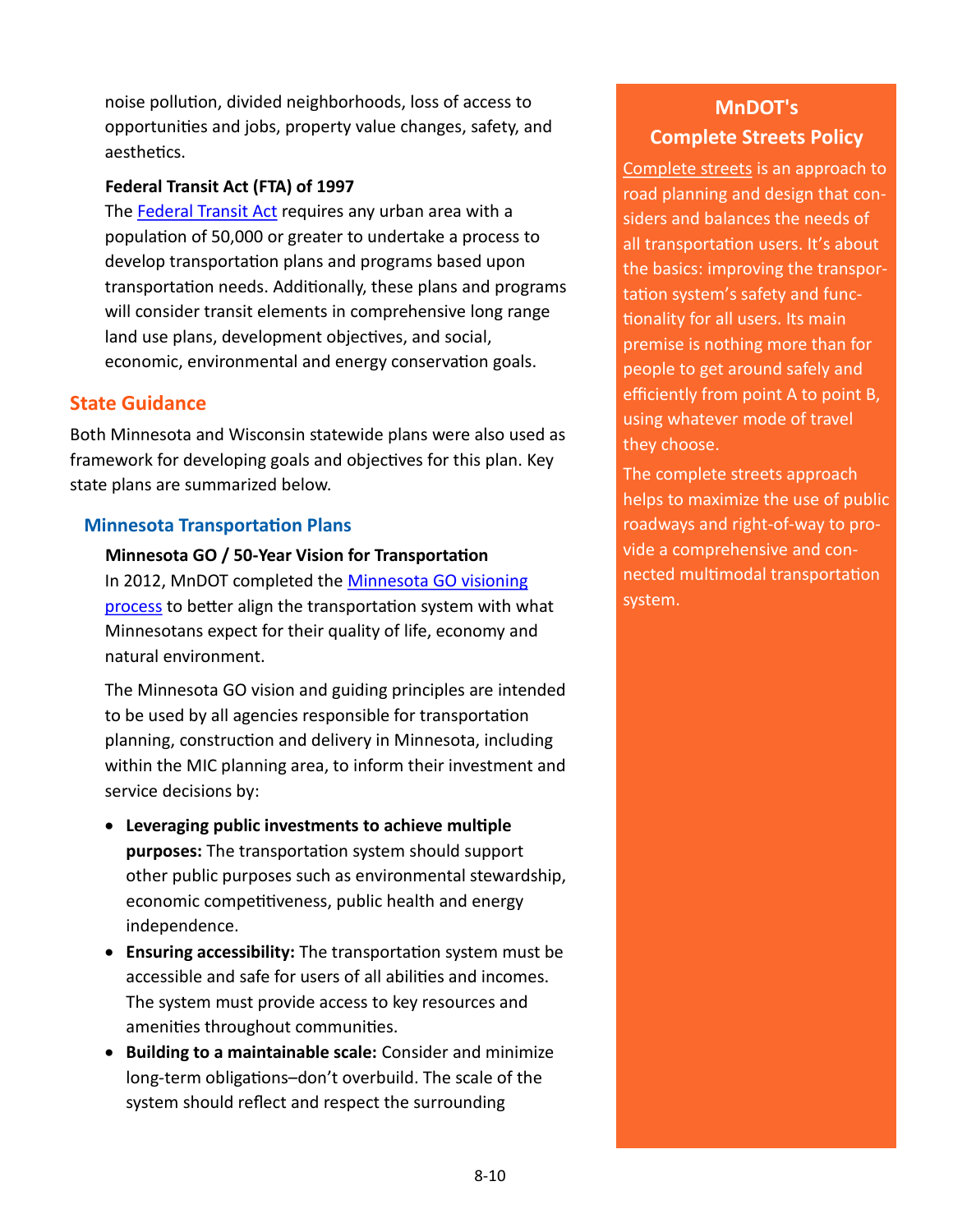physical and social context of the facility. The transportation system should affordably contribute to the overall quality of life and prosperity.

- **Ensuring regional connections:** Key regional centers need to be connected to each other through multiple modes of transportation.
- **Integrating safety:** Systematically and holistically improve safety for all forms of transportation. Be pro-active, innovative and strategic in creating safe options.
- **Emphasizing reliable and predictable options:** The reliability of the system and predictability of travel time are frequently as important (or more important) than speed. Prioritize multiple multimodal options over reliance on a single option.
- **Strategically fixing the system:** Some parts of the system may need to be reduced while other parts are enhanced or expanded to meet changing demand. Strategically maintain and upgrade critical existing infrastructure.
- **Using partnerships:** Coordinate across sectors and jurisdictions to make transportation projects and services more efficient.

#### **Statewide Multimodal Transportation Plan**

MnDOT's 20-year [Statewide Multimodal Transportation Plan](http://www.dot.state.mn.us/minnesotago/SMTP.html) articulates policies, strategies and performance measures as a framework to help achieve the Minnesota GO vision over the next two decades. The Statewide Multimodal Transportation Plan serves as the framework plan for MnDOT's modal plans, as described below.

#### **Modal Plans**

The long-range outcomes for transportation in the state, as articulated in the Minnesota GO vision, may take up to 50 years to be fully realized and extend to an entire family of plans that provide direction for different modes of transportation (aviation, bikes, freight, highways, pedestrians, ports and waterways, rail and transit).

#### [State Aviation System Plan](http://www.dot.state.mn.us/aero/planning/sasp.html)

This plan identifies the goals, minimum system objectives, and performance measures in which serves as a guide to meet the demands for airport facilities throughout Minnesota to ensure safety and economic competitiveness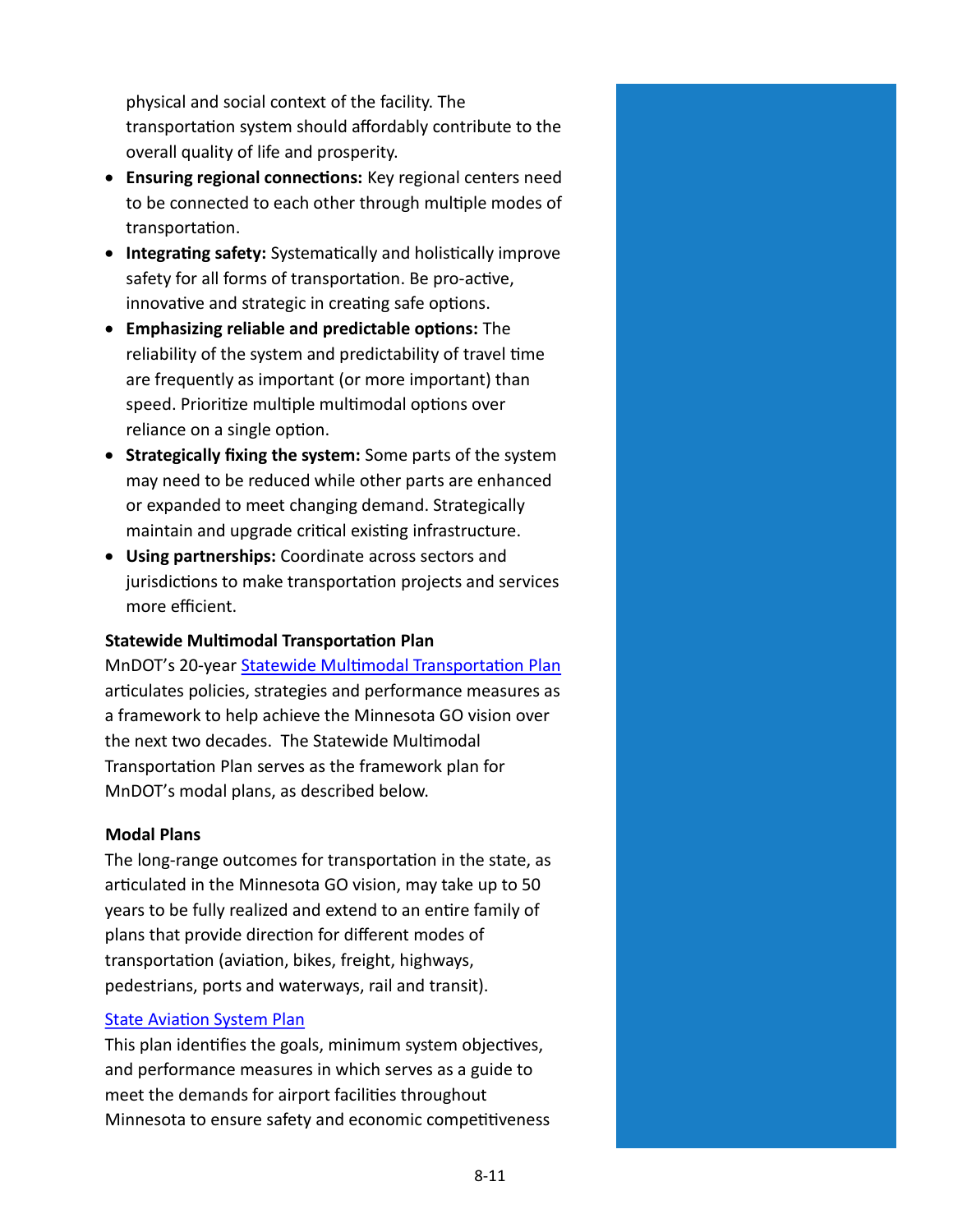nationally and internationally, while managing available funding options.

#### Statewide Bicycle System Plan

The 2016 Statewide Bicycle System Plan presents MnDOT's vision and goals for bicycle transportation, implementation strategies, and performance measures to evaluate progress toward achieving this vision. The plan is one of Minnesota GO modal plans.

#### District 1 [Bicycle P](https://www.dot.state.mn.us/bike/district-bicycle-plans.html)lan

This 2019 plan identifies bicycle investment routes for targeted improvements in bicycle facilities throughout the entirety of District 1.

[Statewide Freight System and Investment Plan](http://www.dot.state.mn.us/planning/freightplan/pdf/statewidefreightplanrevised2018.pdf) One of the Minnesota GO family of modal plans, the purpose of this 2018 plan is to provide an integrated system of freight transportation in Minnesota – highway, rail, water, air cargo, and intermodal terminals – that offers safe, reliable, and competitive access to statewide, national, and international markets.

#### [District 1 Freight Plan](http://www.dot.state.mn.us/ofrw/freight/districtfreightplan/d1.html)

This 2019 plan was developed with local governments, private businesses, and members of the public to better understand the multimodal freight system and industry needs and issues so policy and programming decisions can be better informed throughout the 8-counties in this District.

#### [Statewide Pedestrian System Plan](https://www.minnesotawalks.org/)

This Plan, currently under development and scheduled for completion in December 2020, will guide MnDOT's investments to improve places for people walking along and across the state's highway system and to make walking more desirable and accessible.

#### [Statewide Port and Waterways Plan](http://www.dot.state.mn.us/ofrw/waterways/pwp.html)

This plan provides the current state as well as the historical development of Minnesota's waterways. Financial support, economic benefits, and opportunities for the future are described in the plan. It also maintains the strategies for preserving Minnesota's ports and waterways.

#### **MnDOT's Context Sensitive Solutions**

[Context Sensitive Solutions](https://www.dot.state.mn.us/context-sensitive-solutions/about.html) is "the art of creating public works projects that meet the needs of the users, the neighboring communities, and the environment."

It integrates projects into the context or setting in a sensitive manner through careful planning, consideration of different perspectives, and tailoring designs to particular project circumstances.

CSS is a collaborative, interdisciplinary approach that involves all stakeholders in providing a transportation facility that fits its setting.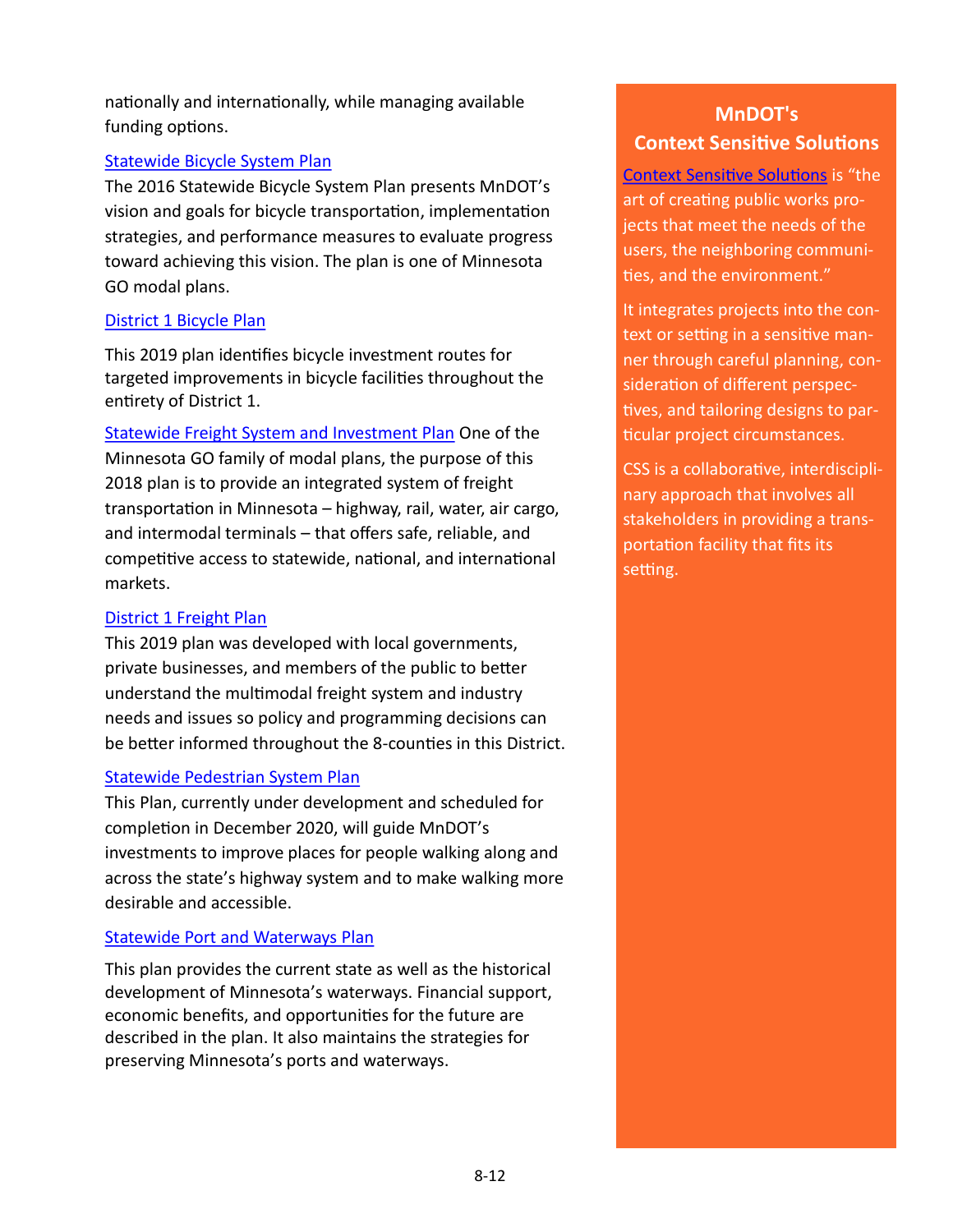#### <span id="page-12-0"></span>[Statewide Rail Plan](http://www.dot.state.mn.us/planning/railplan/resources.html)

The 2015 update of this plan identifies priority rail corridors, programs, and projects that offer effective improvements or expansion for passenger and freight travel in and out of Minnesota.

#### [Greater Minnesota Transit Plan 2010](https://www.dot.state.mn.us/transit/reports/transit-report/pdf/greater-mn-transit-plan.pdf)-2030

This is a 20-year strategic plan that sets forth directions for the future of public transportation in Greater Minnesota (outside the seven county metro area). It describes current challenges, examines future transit service needs and estimates future levels of funding that would be required to meet that need and establishes policies to guide future transit investments in Greater Minnesota.

#### **Investment and Asset Management**

#### [Minnesota State Highway Investment Plan \(MnSHIP\)](http://minnesotago.org/index.php?cID=475)

The 20-Year Minnesota State Highway Investment Plan (MnSHIP) directs capital investment for Minnesota's state highway system.

#### District 1 10-[Year Capital Highway Investment Plan \(CHIP\)](http://www.dot.state.mn.us/planning/10yearplan/pdf/2019/d1.pdf)  [2019](http://www.dot.state.mn.us/planning/10yearplan/pdf/2019/d1.pdf)-2028

Each district CHIP includes an overview of the district, planned investments, and list of planned projects over the next ten years. The district CHIPs also highlight district investment strategies and projected 10-year outcomes based on the 10-year list of projects.

#### [Transportation Asset Management Plan](https://www.dot.state.mn.us/assetmanagement/pdf/tamp/tamp.pdf)

This 2019 plan informs capital and operations planning efforts and serves as a planning tool to help MnDOT evaluate risks, develop mitigation strategies, analyze life cycle costs, establish asset condition performance measures and targets, and develop investment strategies.

#### [Greater Minnesota Transit Investment Plan](http://www.dot.state.mn.us/transit/reports/investmentplan/)

This 20-year strategic plan provides direction for the future of public transportation in Greater Minnesota. The plan describes current challenges in the state, examines future transit service needs and analyzes future levels of funding to meet that need.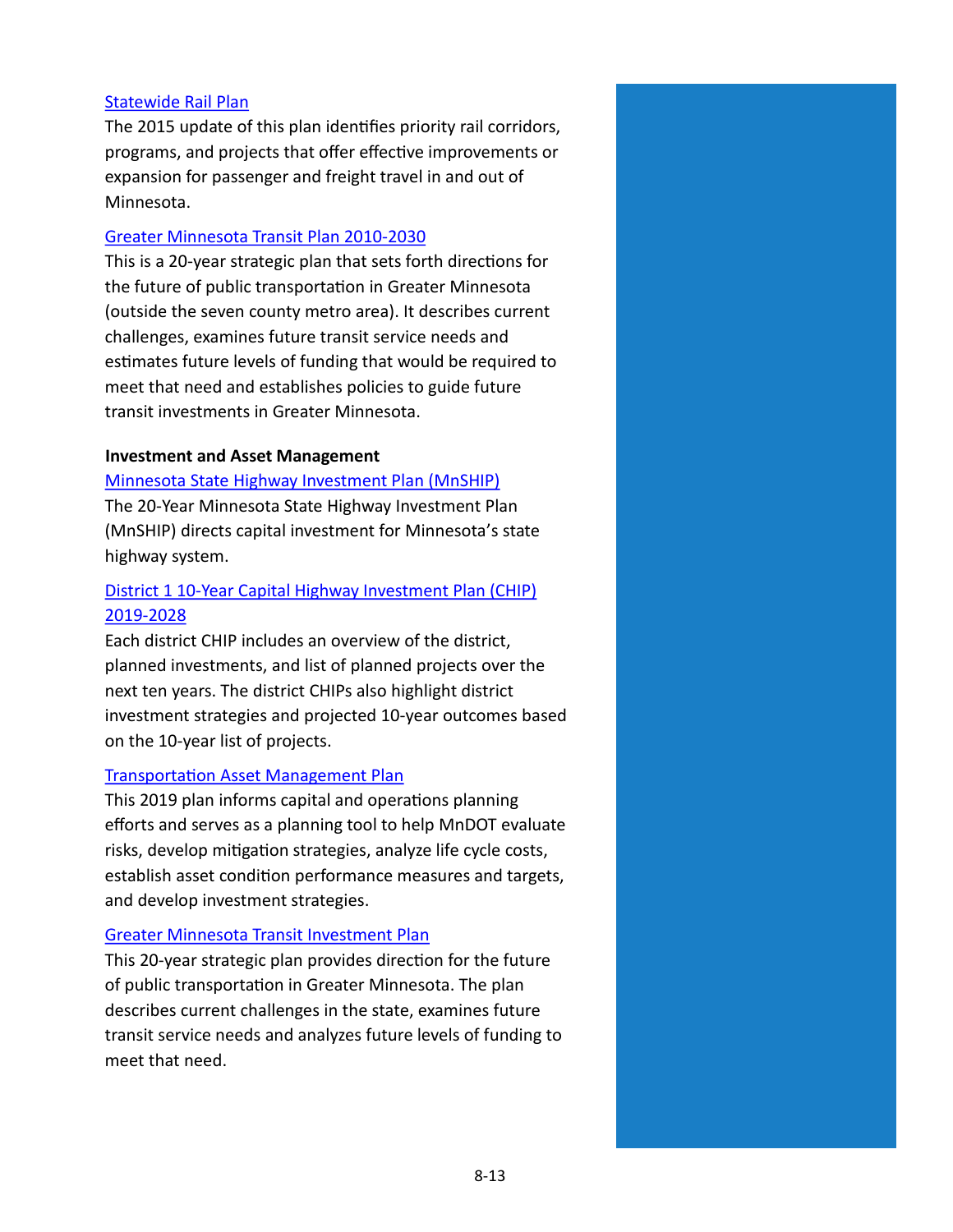#### [Greater Minnesota Mobility Study](http://www.dot.state.mn.us/planning/program/mobility/docs/gmms_report.pdf)

This 2018 study considers vehicle and freight mobility investment needs on the National Highway System (NHS) throughout Greater Minnesota. Its primary goal is to identify locations with the greatest mobility or reliability issues and low-cost, high-benefit solutions for future investment consideration.

#### **Safety**

#### [Strategic Highway Safety Plan](http://www.dot.state.mn.us/trafficeng/safety/shsp/)

This plan was created to reduce the number of traffic fatalities and serious injuries on Minnesota's roadway as part of the Towards Zero Deaths initiative.

#### **Other**

#### [Minnesota Statewide Regional ITS Architecture Plan](https://www.dot.state.mn.us/its/)

This 2018 plan provides a common framework for the planning, design, implementation, integration and operation of ITS throughout the state. It reflects the state's compliance with the National ITS Architecture and support system integration and coordination between different transportation stakeholders.

#### **Wisconsin Transportation Plans**

#### **Long Range**

#### [Connections](https://wisconsindot.gov/Pages/projects/multimodal/conn2030.aspx) 2030

Connections 2030 is the long-range transportation plan for the state of Wisconsin, addressing all forms of transportation over a 20-year planning horizon: highways, local roads, air, water, rail, bicycle, pedestrian and transit. WisDOT officially adopted *Connections 2030* in October 2009.

#### **Modal**

Numerous plans, reports, and studies are considered and reflected in Connections 2030, including:

#### State Airport [System](https://wisconsindot.gov/Pages/projects/multimodal/sasp/default.aspx) Plan 2030

This plan provides a framework for the preservation and enhancement of a system of public-use airports adequate to meet the current and future aviation needs of the State of Wisconsin.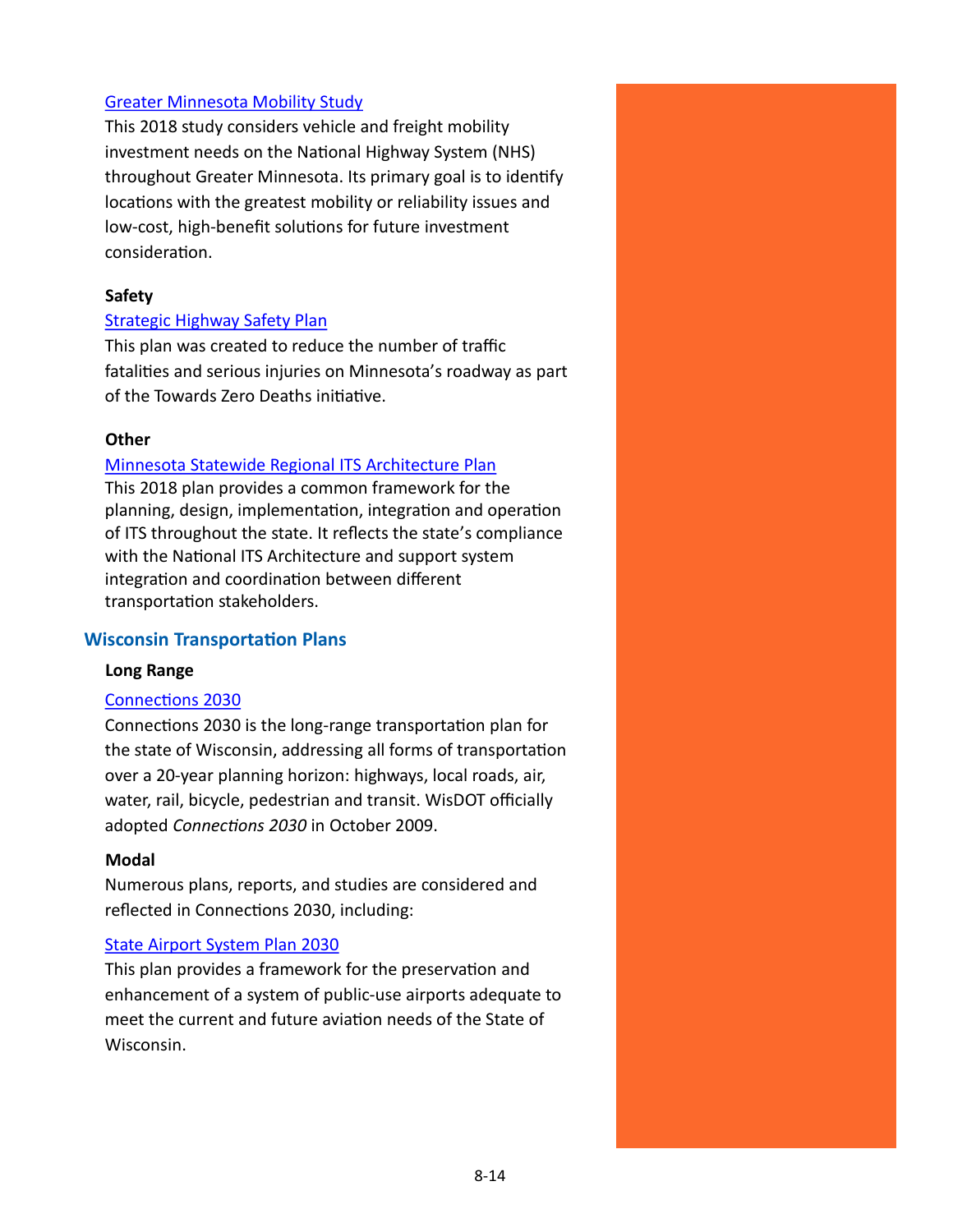#### Bicycle [Transportation](https://wisconsindot.gov/Pages/projects/multimodal/bikeplan2020.aspx) Plan 2020

WisDOT encourages planning for bicyclists at the local level, and this plan provides guidelines for accommodating travel by bicycles when roadways are reconstructed, or new roads are built.

#### [State Freight Plan](https://wisconsindot.gov/Pages/projects/sfp/default.aspx)

This 2018 plan links statewide transportation investments to economic development activities, guides implementation from planning to project development to programming and provides performance measures.

#### Wisconsin [Pedestrian](https://wisconsindot.gov/Pages/projects/multimodal/pedplan2020.aspx) Policy Plan 2020

WisDOT this plan to provide a long-range vision addressing existing and emerging pedestrian needs over the next 20 years, with recommendations to meet those needs.

#### [Wisconsin](https://wisconsindot.gov/Documents/projects/multimodal/hwy2020-plan.pdf) State Highway Plan 2020

This is a 21-year strategic plan which considers the highway system's current condition, analyzes future uses, assesses financial constraints and outlines strategies to address Wisconsin's preservation, traffic movement, and safety.

#### [Wisconsin](https://wisconsindot.gov/Pages/projects/multimodal/railplan/default.aspx) Rail Plan 2030

This plan establishes a vision for rail transportation through 2030, sets state rail policy, and presents priorities and strategies for investment.

#### [Wisconsin](http://www.dot.wisconsin.gov/library/publications/topic/safety/hwy-strategic-safety-plan.pdf) Strategic Highway Safety Plan

This plan provides background and information about highway safety in Wisconsin and lays out strategies for the Wisconsin Department of Transportation (WisDOT) and its many safety partners to address key safety issues.

#### **Local Coordination**

Many of the MIC's member jurisdictions develop and maintain a number of planning documents to help guide coordinated development and investment decisions.

#### **Regional Plans**

Several planning initiatives from in and around the MIC area are relevant to the development of this document. While *Sustainable Choices 2045* does not include specific recommendations from individual community plans, it does

#### *Connections 2030***: Wisconsin's Vision for Transportation**

- WisDOT envisions an integrated multimodal transportation system that maximizes the safe and efficient movement of people and products throughout the state, enhancing economic productivity and the quality of Wisconsin's communities while minimizing impacts to the natural environment.
- *Connections 2030* policies are organized according to seven themes:
- To preserve and maintain Wisconsin's transportation system
- To promote transportation safety
- To foster Wisconsin's economic growth
- To provide mobility and transportation choice
- To promote transportation efficiencies
- To preserve Wisconsin's quality of life
- To promote transportation security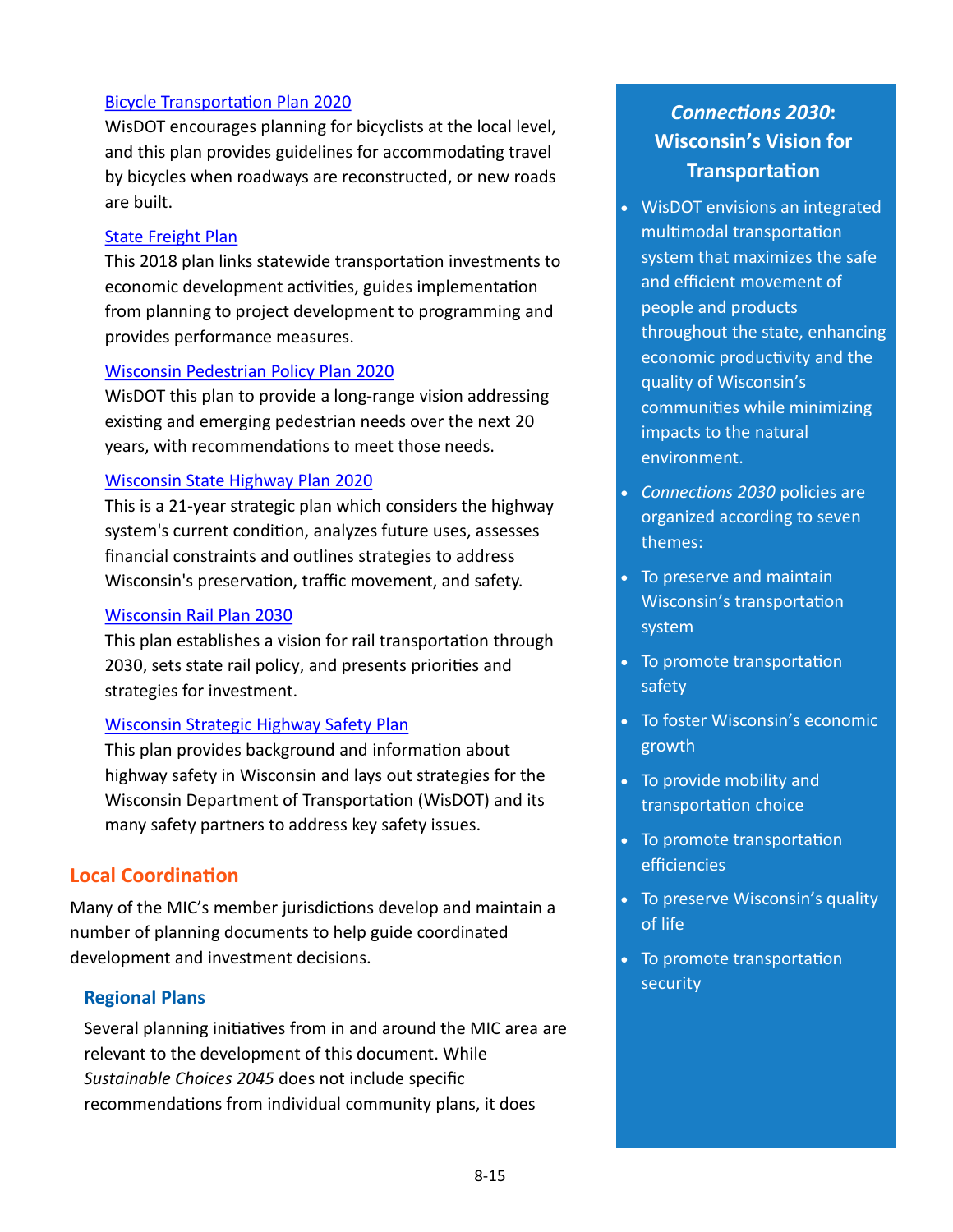<span id="page-15-0"></span>incorporate community-level concerns into the LRTP's policies, goals and objectives. Current region-wide plans include:

#### Northern MN and [Northwest](http://www.dot.state.mn.us/ofrw/PDF/northernregionalfreightplan.pdf) WI Regional Freight Plan

This is a multimodal transportation planning effort that includes highway (commercial vehicle operations), rail, waterway, air cargo, pipeline, and intermodal transportation, and recommends improvements to freight movements specific to the region.

#### Douglas County [Comprehensive](http://www.douglascountywi.org/index.aspx?NID=565) Plan 2010-2030

The transportation element of the Douglas County Comprehensive Plan reviews the existing types of transportation choices in the county, and identifies applicable local, state, and regional transportation plans affecting Douglas County.

#### **Coordinated Human Services Transportation Plans**

These plans assess transportation needs for individuals with disabilities, older adults, and persons with limited incomes, inventory available services, and develop strategies to address the identified gaps in service for more efficient utilization of resources. Two of these plans have been developed in the MIC Planning Area:

[Northeast](http://www.coordinatemntransit.org/regional/regionalplans/2017/documents/2017_Region_3_Local_Human_Service_Public_Transit_Coordination_Plan.pdf) MN and the Duluth Metro Area

Douglas County, WI and the City of [Superior](https://dsmic.org/wp-content/uploads/2017/02/Douglas-Co-Human-Services-Coordinated-Transit-Plan-2013.pdf)

#### **Comprehensive Plans**

MIC-area omprehensive Plans that provide an overall guide for growth while maintaining or improving quality of life for its residents by identifying future land use, utilities, green space and transportation needs. Current Comprehensive Plans

[Imagine Duluth 2035](http://www.imagineduluth.com/document)

[City of Superior Comprehensive Plan 2010](http://www.ci.superior.wi.us/DocumentCenter/View/5401)-2030

City of Proctor [Comprehensive](https://www.arcgis.com/home/item.html?id=974bb6b4ea034312a1e565025b257ef4) Plan

City of Rice Lake Comprehensive Plan ([currently under development\)](https://www.ricelakecitymn.com/public-information/community-news/comprehensive-plan/)

Canosia Township [Comprehensive](http://www.canosiatownship.org/wp-content/uploads/2017/09/2019-Comprehensive-Plan-Update-1.pdf) Plan

Duluth Township [Comprehensive](http://www.duluthtownship.org/pdf/comp_land_use_plan.pdf) Plan